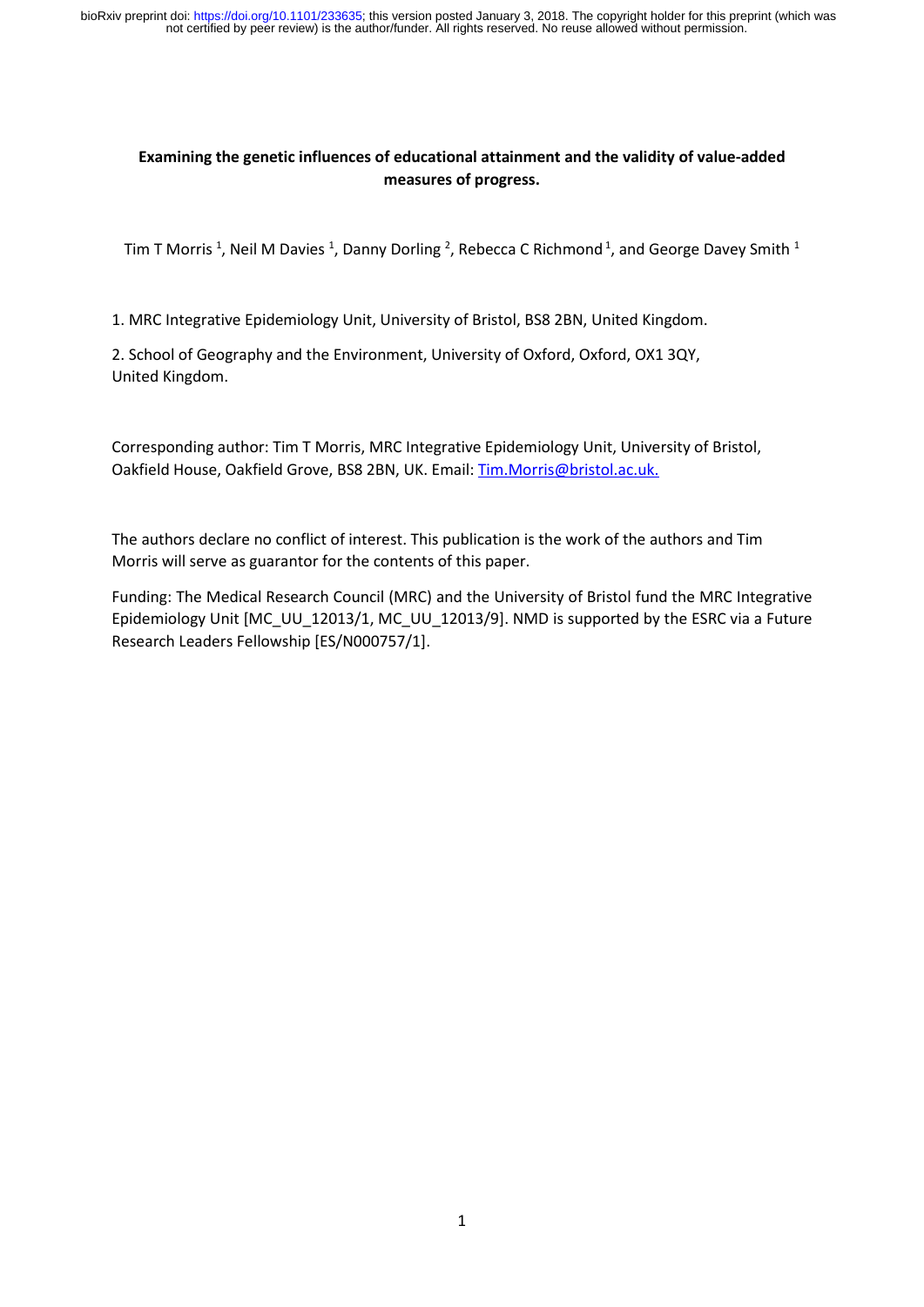# Abstract

In this study, we estimate (i) the SNP heritability of educational attainment at three time points throughout the compulsory educational lifecourse; (ii) the SNP heritability of value-added measures of educational progress built from test data; and (iii) the extent to which value-added measures built from teacher rated ability may be biased due to measurement error. We utilise a genome wide approach using generalized restricted maximum likelihood (GCTA-GREML) to determine the total phenotypic variance in educational attainment and value-added measures that is attributable to common genetic variation across the genome within a sample of unrelated individuals from a UK birth cohort, the Avon Longitudinal Study of Parents and Children. Our findings suggest that the heritability of educational attainment measured using point score test data increases with age from 47% at age 11 to 61% at age 16. We also find that genetic variation does not contribute towards value-added measures created only from educational attainment point score data, but it does contribute a small amount to measures that additionally control for background characteristics (up to 20.09% [95%CI: 6.06 to 35.71] from age 11 to 14). Finally, our results show that value-added measures built from teacher rated ability have higher heritability than those built from exam scores. Our findings suggest that the heritability of educational attainment increases through childhood and adolescence. Valueadded measures based upon fine grain point scores may be less prone to between-individual genomic differencesthan measures that control for students' backgrounds, or those built from more subjective measures such as teacher rated ability.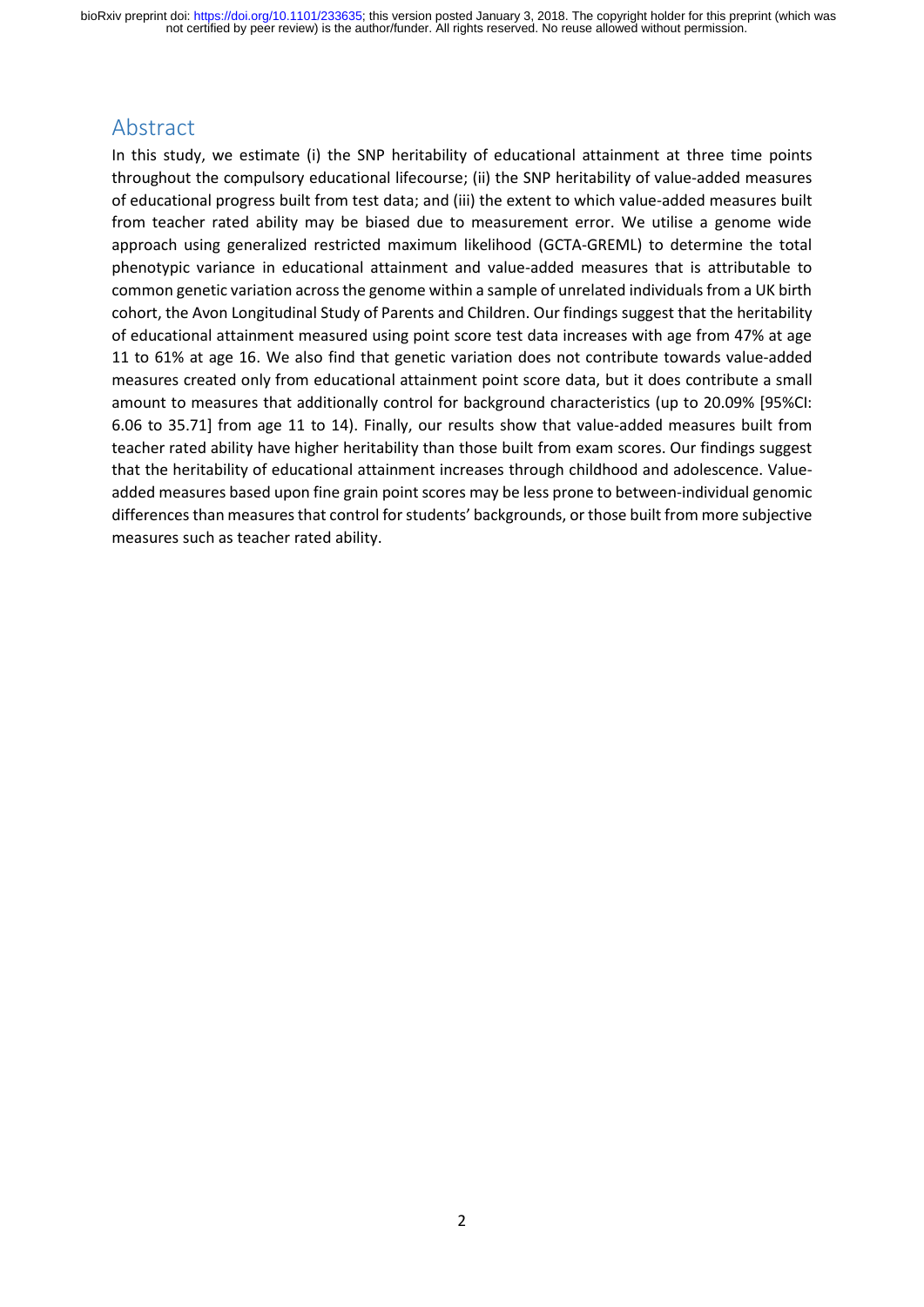# Introduction

Researchers and policy makers frequently use value added (VA) measures to quantify educational progress irrespective of a child's ability, by comparing performance at a given stage of education to performance at an earlier stage <sup>1</sup>. Because VA measures use a baseline level of attainment they should control for between-individual time-invariant differences such as inherent ability. This means that they offer a measure of educational progress that is free from confounding by such factors, and therefore do not unfairly assess the final grades of schools with more disadvantaged student intakes <sup>2</sup>. VA measures are therefore – in theory - a useful tool for assessment of educational services. Further data can be used to supplement the raw VA measures and adjust for additional factors that influence education to create contextual value-added (CVA) measures (see Box 1). There has however been debate over which background factors should be adjusted for and the extent to which CVA measures sufficiently adjust for these factors<sup>3</sup>. VA measures are widely used in educational research to provide a measure of teacher and school effectiveness, with research showing that children assigned to high-VA teachers are more likely to enter post-compulsory education and earn higher salaries in later life <sup>4</sup>. They have played an important role in determining the published performance of individual schools in UK school league tables - themselves a highly contentious issue  $<sup>2</sup>$  - and have directly influenced</sup> school accountability<sup>5</sup>.

Because they account for all time-invariant factors between children, VA measures are considered (by many of their proponents) to be a reliable and unbiased way to measure school and teacher performance independent of selection of pupils, background characteristics and innate ability <sup>6</sup>. However, there has been criticism of VA measures and debate over the extent to which they successfully control for time-invariant factors  $^{7,8}$ . A key factor that VA measures are designed to overcome is genetic difference between individuals; the genetic variants that we inherit are fixed and therefore do not vary over time. This is important because there is a large body of evidence suggesting that genetic variation affects educational attainment when defined using either narrow or broad sense heritability <sup>9-12</sup>. Narrow sense heritability is defined as the proportion of total variance in a trait that is due *only* to additive genetic variance, while broad sense heritability is the total proportion of variance in a trait that is due to total genetic variance, *inclusive* of additive genetic variance, dominance, epistasis (gene-gene interactions) and parental effects. Meta-analyses of twin studies has revealed an overall educational attainment broad sense heritability of 40% (95% CI: 35-45%) <sup>11</sup>, and the largest GWAS to date has demonstrated the polygenicity of attainment <sup>13</sup>. There has been considerable variation in results; using data from the Twins Early Development Study (TEDS)<sup>1</sup> narrow sense heritability of attainment at age 16 has been estimated at 31% <sup>14</sup> while broad sense heritability was estimated at 62%<sup>12</sup>.

Recent genetic analyses have suggested that VA measures are indeed influenced by genetic differences between children. An analysis of TEDS estimated VA score broad sense heritability to be 52% (95% CI: 48–57). This finding led Haworth and colleagues (2011) to conclude that VA measures are as strongly influenced by genetic factors as raw attainment scores and therefore that they perform poorly at controlling for time-invariant differences between children. The study by Haworth and colleagues used teacher reported ability instead of the directly assessed attainment scores which are used to inform school league tables and educational policy. The choice of assessment measure is important because teacher rated ability is likely to be a less accurate measure of student achievement than test-assessed point scores, and characterised by systematic error due to confounding by teacherreported bias on traits such as ethnicity or physical attractiveness <sup>15-17</sup>. Therefore, the previous study's

**.** 

<sup>1</sup> See https://www.teds.ac.uk/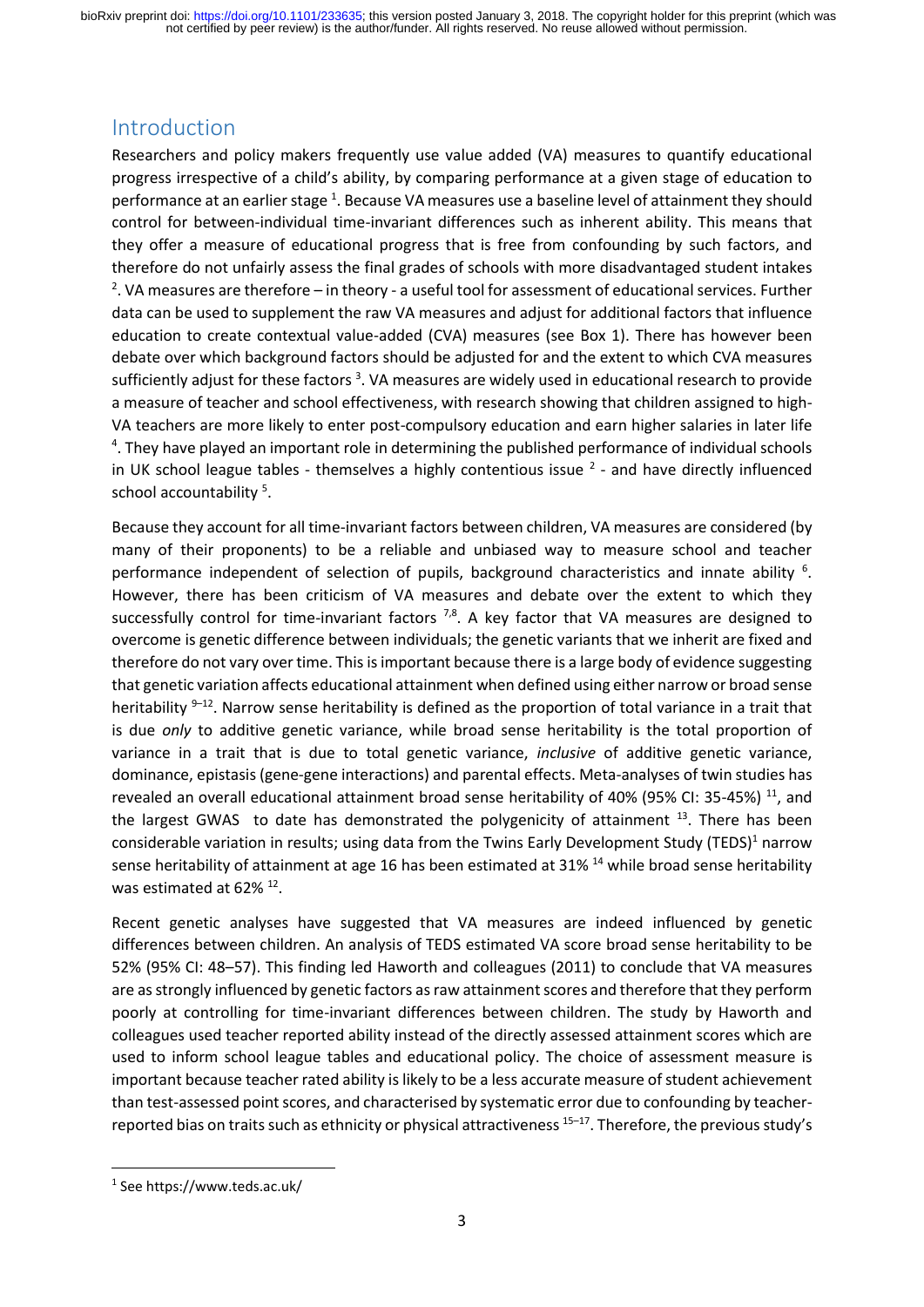heritability estimates may have been biased using teacher assessed ability. Further investigation into the ability of value-added measures to control for genomic differences between children is therefore required to assess the suitability of VA measures for informing research and policy.

### Box 1: Difference between raw value-added measures and contextual value-added measures

#### Raw value-added

Raw value-added measures are used to assess the contributions that contextual factors such as teachers and schools make towards a child's education progress. They compare a child's test score at a given stage of education to the same child's test score at a previous stage of education. Because the baseline test score inherently contains a measure of child ability, raw value-added measures are seen to offer a measure of educational progress that is free from confounding by time-invariant factors. This makes them a fairer measure of comparison for the effectiveness of teachers and schools than raw attainment scores, which are confounded by earlier attainment and therefore biased measures of progress.

#### Contextual value-added

Contextual value-added measures are similar to raw value-added measures but they account for a range of additional time-invariant factors. These factors may include variables such as gender, ethnicity, special educational needs, month of birth, and so on. By adjusting for these variables, contextual value-added measures are seen to further control for factors that are beyond the teacher or schools control in addition to child ability.

Molecular genetic data offers an opportunity to examine the narrow sense heritability of educational attainment, and to test the ability of VA measures to control for time-invariant between individual differences (one of their desirable properties). If VA measures are estimated to have non-zero heritability then they are susceptible to the influence of genetics. Throughout this paper we use the term *heritability* to refer to SNP-based heritability, a measure of narrow sense heritability calculated from a given set of SNPs. In this study we (i) estimate the heritability of educational attainment at three time points throughout the compulsory educational lifecourse; (ii) estimate the heritability of raw value-added (VA) and contextual value-added (CVA) measures created from examination assessment data to assess if they control for time-invariant between individual genetic differences; (iii) test if these heritabilities differ from VA measures created from teacher assessed ability.

# Results

Table 1 displays the number of study children who provide information for each of the analyses and descriptive statistics for each of the variables used. Sample size is higher for the raw attainment measures but reflects some data loss in the raw VA and CVA measures due to missing attainment and background factors respectively. The CVA measures have higher standard deviations than the raw VA measures because they are measured using differences between predicted point scores and realised point scores, whereas the raw VA measures use differences in standardised score differences.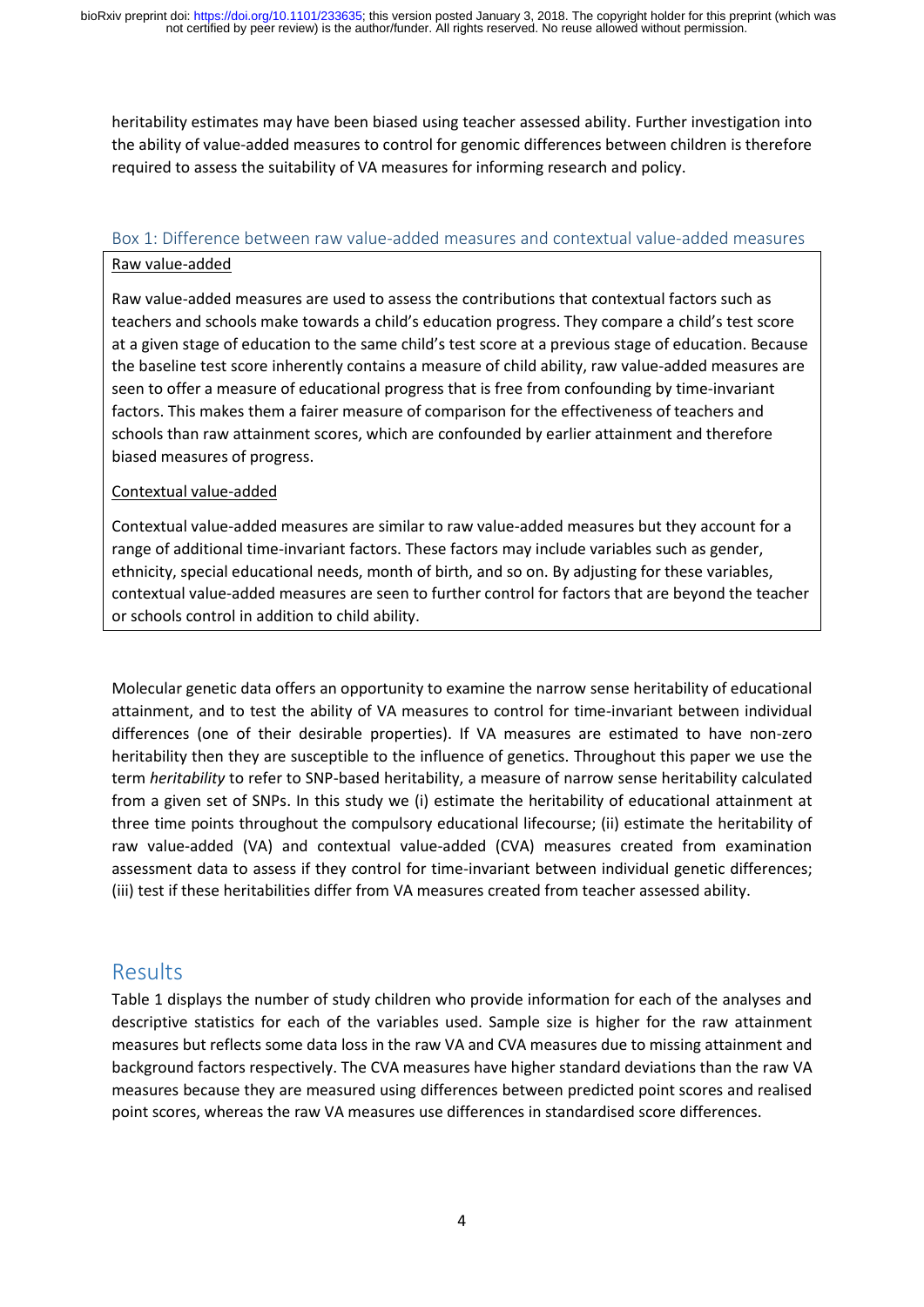not certified by peer review) is the author/funder. All rights reserved. No reuse allowed without permission. bioRxiv preprint doi: [https://doi.org/10.1101/233635;](https://doi.org/10.1101/233635) this version posted January 3, 2018. The copyright holder for this preprint (which was

|                  | n    | Mean    | SD    |
|------------------|------|---------|-------|
| KS2 points       | 6132 | 28.04   | 3.85  |
| KS3 points       | 4960 | 35.97   | 6.19  |
| KS4 points       | 6518 | 39.89   | 9.48  |
|                  |      |         |       |
| KS 2-3 VA score  | 4904 | 0.06    | 0.42  |
| KS 2-4 VA score  | 6088 | $-0.03$ | 0.63  |
| KS 3-4 VA score  | 4924 | $-0.07$ | 0.49  |
|                  |      |         |       |
| KS 2-3 CVA score | 4600 | 0.10    | 2.52  |
| KS 2-4 CVA score | 6028 | 0.98    | 56.33 |
| KS 3-4 CVA score | 4914 | 1.08    | 45.21 |
|                  |      |         |       |

### Table 1: Descriptive statistics for children included in the analyses

SD, standard deviation; VA, raw value-added; CVA, contextual value-added.

#### Heritability of traits

The SNP heritabilities of educational attainment measured at each of the Key Stages are presented in Figure 1. Heritability rises with age from 47.3% (95%CI: 35.9 to 58.7) at age 11 to 57.6% (95%CI: 43.9 to 71.3) at age 14 and 61.1% (95%CI: 50.7 to 71.5) at age 16. These heritabilities are higher than would be expected given the results from a meta-analysis of educational attainment suggesting a heritability of 40.0% (95% CI: 35.3-44.7)<sup>11</sup>. This suggests that in the ALSPAC sample genetic variation contributes towards around half of the total variance in educational attainment using exam scores.



#### Figure 1: Heritability of Key Stage average point score attainment

Heritability is estimated using GCTA-GREML adjusted for first 20 principal components of population structure to control for population stratification. Sample sizes: KS2=6132; KS3=4960; KS4=6518. See supplementary material section 3 for full model results.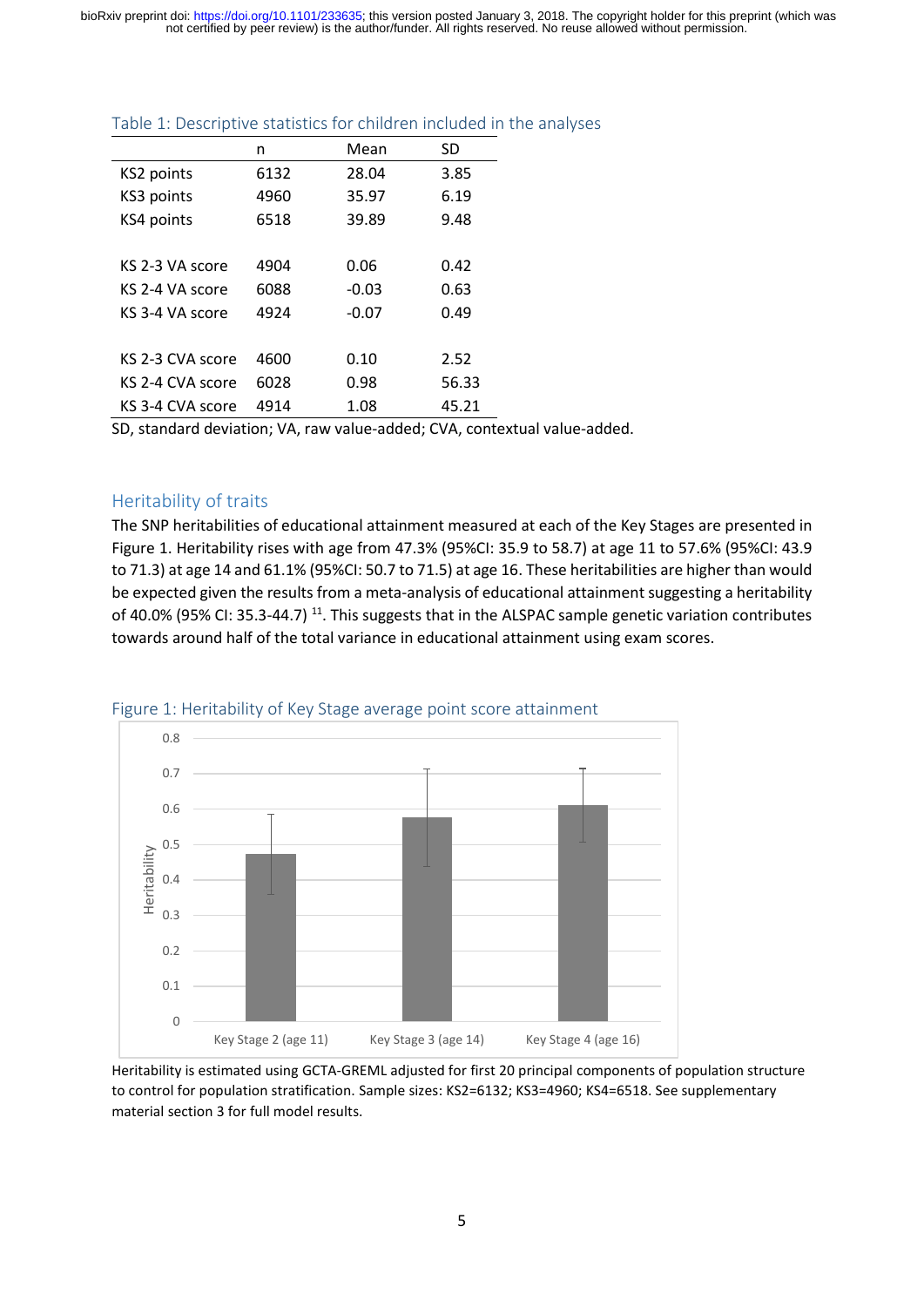#### Value-added measures

Figure 2 displays the heritability of VA measures. There is a very small amount of genetic variance in the raw VA measures, far smaller than for the raw attainment scores at each Key Stage. The raw VA measures from ages 11 to 14, 11 to 16, and 14 to 16 show SNP heritabilities of <0.1%<sup>2</sup> (95%CI: -13.5 to 13.5), 7.9% (95%CI: -3.3 to 19.0), and 6.5% (95%CI: -7.6 to 20.6) respectively, although in each case the standard errors are large in comparison to the estimates resulting in little evidence of heritability in the raw VA measures. The heritability estimates for the CVA measures (Figure 2) are consistently higher than those for the corresponding raw VA measures. There is evidence for a small amount of heritability in the CVA scores for the period of age 11 to 14 ( $h_{SNP}^2$ : 20.09%; 95%CI: 6.06 to 35.71), and the period of age 11 to 16 ( $h_{SNP}^2$ : 15.77%; 95%CI: 4.26 to 27.29). Heritability estimates for the period from age 14 to 16 are lower with no strong evidence for a heritable component ( $h^{2}_{SNP}$ : 8.49%; 95%CI: -5.52 to 22.51). These results consistently suggest that relatively little of the variation in raw VA measures – the unadjusted progress that students make from one Key Stage to another – can be attributed to common genetic variation. However, they also suggest that the variation in some CVA measures – those that adjust for background factors – *can* in part be attributed to common genetic variation. To explore this somewhat counterintuitive finding we ran a series of simulations to determine scenarios in which CVA measures may be more genetically biased than raw VA measures (see supplementary material section 1). The simulations demonstrate that CVA measures overstate heritability more than raw VA measures where the baseline input score contains measurement error (VA  $h_{SNP}^2$ = 9.99%; CVA  $h_{SNP}^2$ =16.66% given measurement error of 0.25).



#### Figure 2: Heritability of Value-added measures

1

Notes: KS, key stage; VA, raw value-added; CVA, contextual value-added. Children are aged 11 at KS2, 14 at KS3 and 16 at KS4. Heritability is estimated using GCTA-GREML adjusted for first 20 principal components of population structure to control for population stratification. Sample sizes: KS 2-3 VA=4904; KS 2-4 VA=6088; KS 3-4 VA=4924; KS 2-3 CVA=4600; KS 2-4 CVA=6028; KS 3-4 CVA=4914. See supplementary material section 3 for full model results.

<sup>&</sup>lt;sup>2</sup> The estimate of heritability for the KS2-3 raw VA score is constrained to zero due because the predicted heritability is -0.04, which is outside of the bounds of zero to one.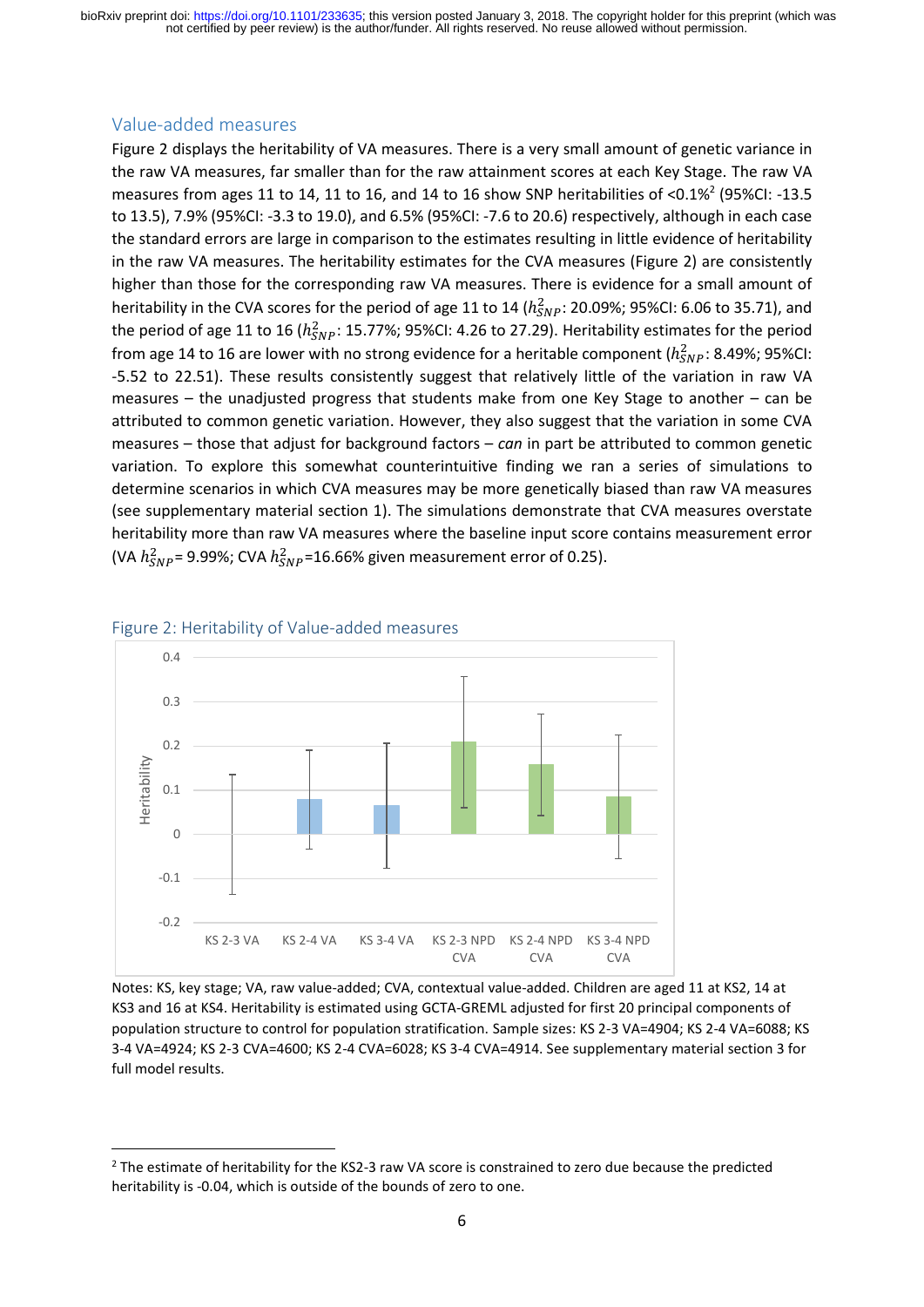These results contrast with those from a previous study which found that VA measures using teacher assessed ability were around 50% heritable <sup>18</sup>. While teacher assessed ability may be a good proxy for true student ability, it may be confounded by teacher-report bias which will not be present in directly assessed examination scores. If baseline achievement is measured with error due to teacher-reported bias, then it will not fully control for prior achievement. Furthermore, because teacher assessed ability is based on broader scales (fewer bandings) than the rich point scores used by exams assessments, the variability of scores is lower as children cannot be differentiated within the bands. Where the baseline measures are more constrained they will be less effective at controlling for initial differences, and will potentially lead to upward biased estimates of heritability. It is therefore possible that the high heritability observed in the previous study may be due at least in part to a lack of measurement precision or bias on the input variable compared to point scores that are traditionally used in educational research.

We investigated if the discrepancy between our results and those from the previous study may have reflected genuine differences (a sample issue) or differences caused by alternative methods of assessment (a measurement issue). A teacher assessed value-added (TAVA) measure similar to that used in the previous study was created for the period of education from age 11 to age  $14<sup>3</sup>$ . The ages that assessments were made were similar for both samples (ages 11 and 14 in ALSPAC and ages 10 and 12 in TEDS). Figure 3 presents the GCTA heritability results of our teacher assessed value-added (TAVA) measure compared to the raw VA and CVA measures at this age. The results suggest a moderate amount of heritability in the teacher assessed measure of 36.3% (95%CI: 22.8 to 49.8). This exceeds the heritability estimates presented in Figures 1 and 2 and suggests that VA measures using teacher rated ability are likely to reflect both student progress and genetic differences between students.



# Figure 3: Heritability of KS2-3 Value-added measures

Notes: KS, key stage; VA, raw value-added; CVA, contextual value-added; TA VA, teacher assessed value-added. Children are aged 11 at KS2, 14 at KS3 and 16 at KS4. Heritability is estimated using GCTA-GREML adjusted for first 20 principal components of population structure to control for population stratification. Sample sizes: KS

**.** 

<sup>&</sup>lt;sup>3</sup> Teacher rated ability was only available at age 11 (KS2) and age 14 (KS3)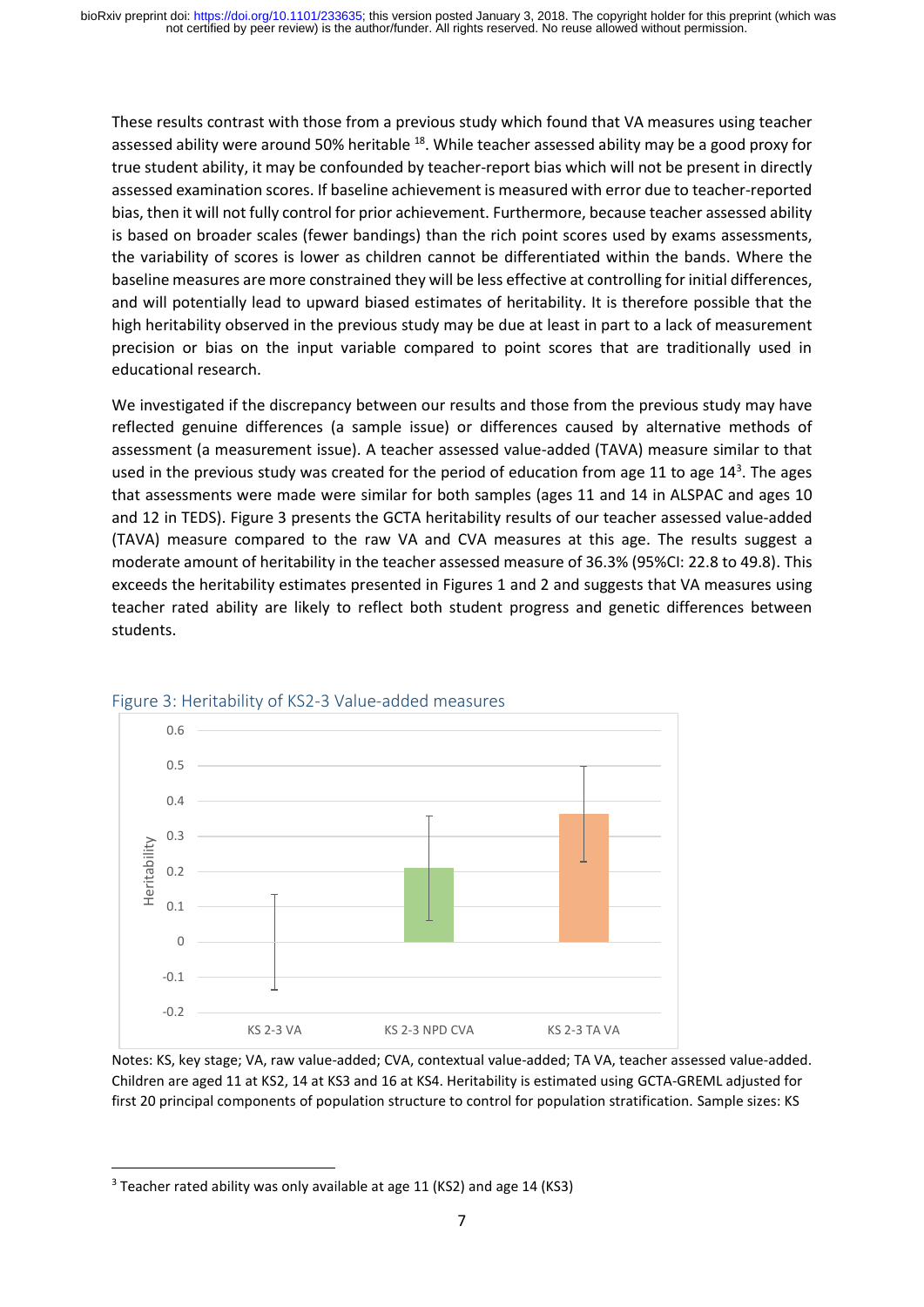2-3 VA=4904; KS 2-3 CVA=4600; KS 2-3 TAVA=5070. See supplementary material section 3 for full model results.

#### Polygenic score results

The final stage of the analysis was to investigate whether the educational attainment polygenic score (EAPGS) <sup>13</sup>, that is, the combination of individual genetic variations known to influence educational attainment, predict variance in educational attainment and VA measures. The results (Figure 4) show that the EAPGS accounts for a small but detectable proportion of variance in educational attainment at each Key Stage, varying from 0.35% to 0.58%. The EAPGS accounts for negligible variation in the raw VA measures (≤0.01%), providing further evidence that these successfully account for timeinvariant differences between children and are not influenced by genetic factors. Consistent with the GCTA results the EAPGS predicts a small but detectable amount of variation in the CVA measures (0.07% to 0.21%), though this is far smaller than the raw attainment scores. Again, this suggests that these adjusted CVA measures are more strongly associated with genetic differences than raw VA measures. The EAPGS explains a greater amount of variation in the TAVA measure (0.25%) than the raw VA (<0.01%) and CVA (0.07%) measures for this period, closer to the heritability of the age 11 and 14 point scores themselves. Given that the EAPGS only accounts for 74 variants this provides quite remarkable further evidence that value-added measures based upon teacher rated ability are likely to be considerably biased by genetic variation associated with educational attainment.



#### Figure 4: Proportions of variance in outcomes attributed to the EAPGS

Notes: KS, key stage; VA, raw value-added; CVA, contextual value-added; TAVA, teacher assessed value-added. Children are aged 11 at KS2, 14 at KS3 and 16 at KS4. Heritability is estimated using GCTA-GREML adjusted for first 20 principal components of population structure to control for population stratification. Sample sizes: KS2 score =6132; KS3 score =4960; KS4 score=6518; KS 2-3 VA=4904; KS 2-4 VA=6088; KS 3-4 VA=4924; KS 2-3 CVA=4600; KS 2-4 CVA=6028; KS 3-4 CVA=4914; KS 2-3 TAVA=5070. See upplementary material section 3 for full model results.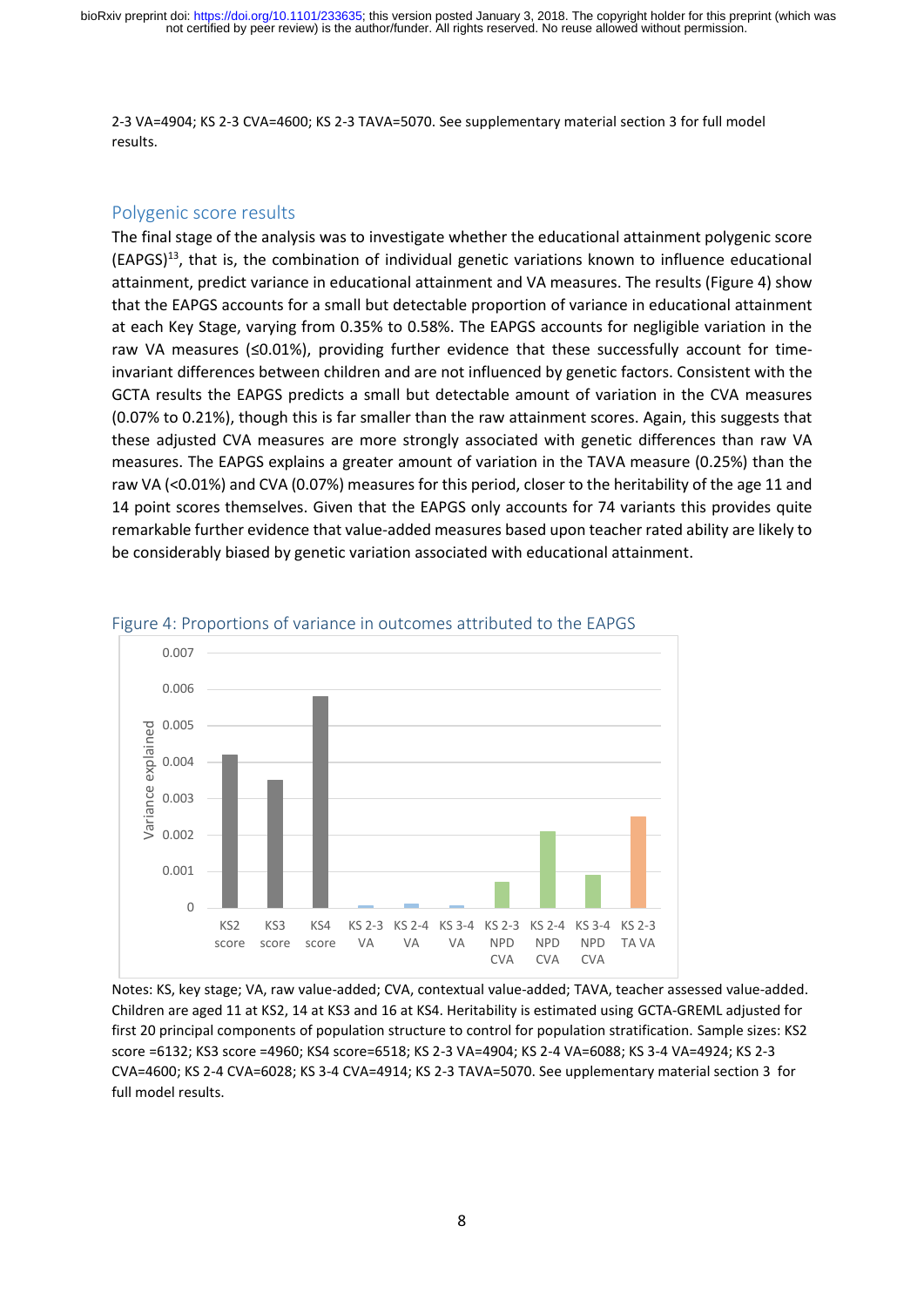# **Discussion**

# Attainment throughout the educational lifecourse

Our results provide evidence of increasing heritability of educational attainment with age in the same cohort, conforming to previous findings. Our genome wide heritability estimates taking account of all common genetic variants suggest that the heritability of educational attainment increases from 47% at age 11 to 61% at age 16. This increase suggests that environmental factors account for fewer differences between scores at age 16 than earlier ages. This is important because the age 16 exams play a large role in setting a child's chances in further education and the labour market. The differences across ages are small and could be due to various factors. Parents, teachers and others may work harder at later ages to remove environmental influences, making them more homogenous earlier ages. Attitudinal behaviours may also play a part because older children have more freedom to choose their own educational effort with less parental influence. It is also important to note that in some subjects such as Maths, children were entered into different tiers after the age 14 exams, which placed ceiling and floor caps on the scores that they could attain in the age 16 examinations<sup>4</sup>.

Our estimated heritability is higher than the heritability of 40.0% (95% CI: 35.3 to 44.7) estimated using meta-analyses <sup>11</sup>, and similar to the broad sense heritability of 62% (95% CI: 58% to 67%) in the TEDS cohort for age 16 grades <sup>12</sup>. Our estimate also exceeds than the narrow sense heritability of 31% (95% CI: 7.48% to 54.52%) for age 16 grades estimated using GCTA-GREML in TEDS  $^{14}$ . It is possible that the heritability of point scores may be higher than that of years of education (as used in the metaanalysis) or grades (as used in TEDS), but it must be noted that this may also reflect an estimation issue between broad and narrow sense heritability. The difference may also reflect the fact that the ALSPAC cohort experience more homogenous environments than other cohorts used in the meta-analysis; all the children in ALSPAC were born within three yearsin the same geographical location and they mostly experienced the same school system. This may reduce the amount of environmental variation, which will increase the proportion of variation in the phenotype that can be attributed to common genetic variation.

## Value-added measures

**.** 

We found that very little of the variation in raw value-added measures built from point score data could be attributed to common genetic variation. Surprisingly, we found that these raw VA measures outperformed CVA measures which additionally control for background factors. This suggests that raw VA measures may be less prone to between-individual genomic differences than CVA measures and therefore offer a more reliable measure for the value added by schools or teachers. Our simulations suggest that the reduced performance of CVA measures may be due to measurement error in the baseline scores which results in inflated genetic influences. Because KS2 and KS3 point scores are determined from a smaller range of subjects than KS4 point scores, they are likely to provide baseline measures of overall academic ability which contain greater measurement error. This will therefore result in CVA measures being more biased by genetic influences than raw VA measures. Issues with controlling for background factors in measures of educational progress have long been noted, with some arguing that adjusting for factors may increase bias where they are crude proxies, broad input variables, or related to parental choice<sup>53</sup>. These simulations may partly explain why VA measures built from teacher reported ability further overestimate heritability as they are likely to contain greater measurement error than VA measures built from point scores. Our findings therefore offer some

 $4$  For a brief overview of tiering in age 16 exams see  $30$ 

<sup>&</sup>lt;sup>5</sup> For example, if high SEP parents respond to poor baseline achievement by increasing family inputs, a correlation between family socioeconomic status and educational progress would be induced <sup>3</sup>.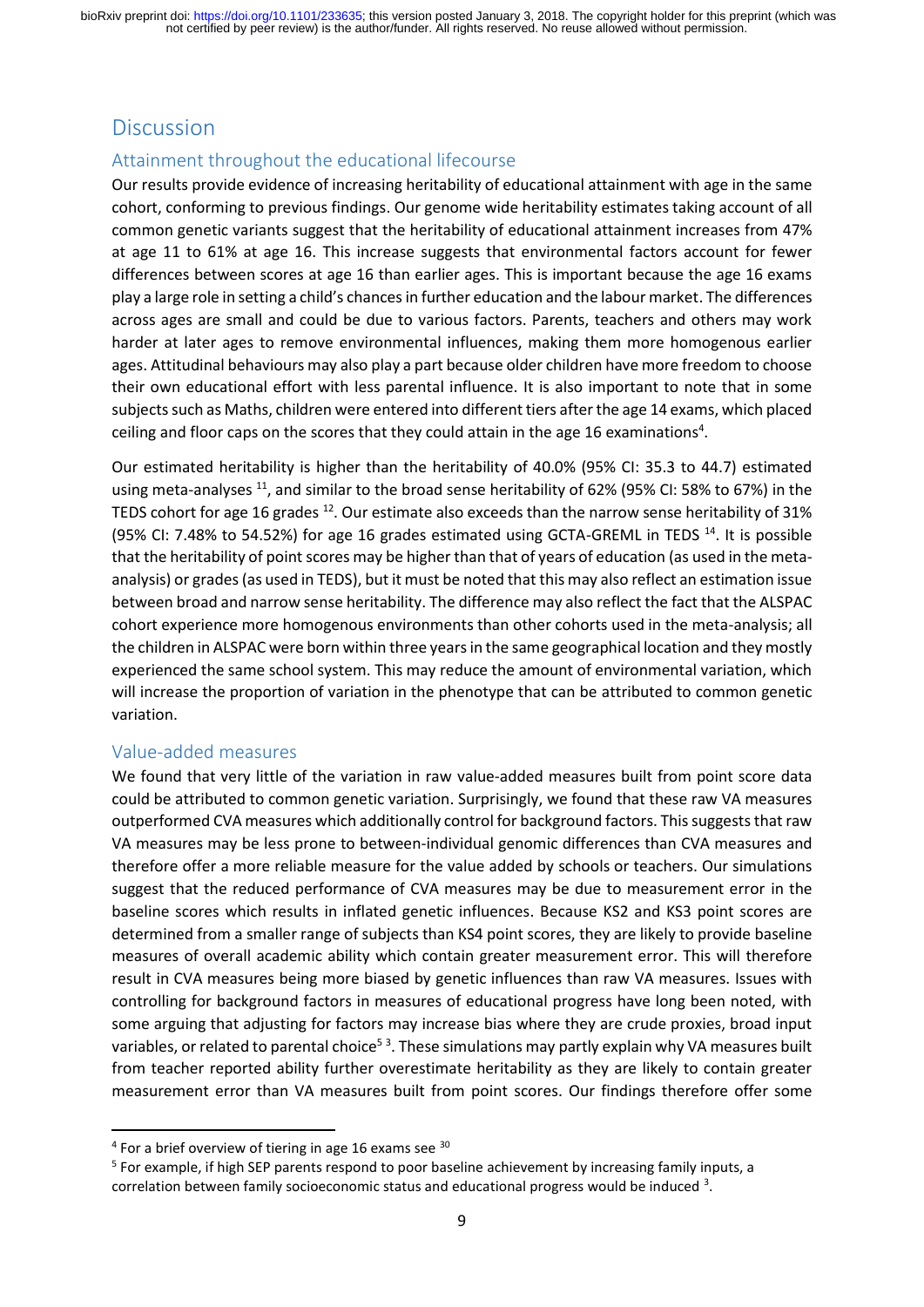support for using VA measures in educational research, which are largely independent of genetic background, though caution should be taken when considering the construction of the VA measure.

The VA measures created from teacher rated ability for the same children show considerably higher heritability, of around 36%, suggesting that teacher rated ability is more prone to between-individual genomic differences than official test point scores data. Several factors may account for this higher heritability estimate. For example, there is evidence that teacher rated ability may be influenced by heritable factors such as attractiveness which could lead to confounding bias <sup>19,20</sup>. Furthermore, teacher rated ability is likely to be a less precise measure of ability than end of key stage point scores due to its reduced richness as a measure of attainment and therefore reduced imposed variability. If teacher rated prior attainment is measured with bias or low precision, then VA measures based on this will not fully account for baseline differences between children. As our simulations demonstrate, this may upwardly bias heritability estimates. In contrast, Key Stage exams are likely to measure attainment with less error and therefore provide VA measures that suffer from lower bias.

Our teacher rated VA estimate contrasts with that from the only previous study examining genetic influences on VA measures which estimated heritability in TEDS at 50% <sup>18</sup>. It possible this discrepancy is because the two cohorts represent different samples. However, the two cohorts are drawn from the same country and the age of participants differs only by a maximum of 6 years. It is therefore unlikely that this leads to the observed differences (assuming teachers of the geographically concentrated ALSPAC study were as accurate at determining student ability as the general population of teachers). Second, it is possible that the teacher reported ability collected by TEDS may have been less accurate or subject to greater bias than those linked from the UK National Pupil Database (NPD) to the ALSPAC cohort. It is likely that a child's level would have been decided with more care in the official (and contractually required) National Curriculum reports used by ALSPAC than the optional survey used by TEDS. Third, the ALSPAC analytical sample is likely to be more genotypically homogenous than the TEDS sample because it is geographically concentrated rather than national. Fourth, it is also possible that the discrepancy between the TEDS and ALSPAC samples is due to the age at which teacher reported ability was measured. ALSPAC measures were taken at ages 11 and 14 (the end of Key Stages 2 and 3) while the TEDS measures were taken at ages 10 and 12. Because ALSPAC has no data on teacher reported ability at age 16 (Key Stage 4) we were unable to test for variation in teacher reported value-added measures across the educational lifecourse in the same way as raw and contextual value-added measures. It is therefore possible that such variation may be in part driving the observed differences between the two cohorts. It is also possible that this discrepancy in findings is at least in part due to differences between GCTA and twin models, however the discrepancy is likely too large to be fully accounted for by these model differences. Ultimately, further work replicating the GCTA approach is required on other datasets such as TEDS to resolve these differences and determine if they are due to differences in modelling approach or differences in the data measures used.

### Polygenic scores

We found that the EAPGS consisting of 74 SNPs explained between 0.35% and 0.58% of the variation in educational attainment depending on the stage of education. The EAPGS explains far less variation in exam scores than the GCTA estimates because it uses a set of only 74 genetic variants that associate with education at genome-wide levels of significance  $p<5e<sup>-8</sup>$ , a tiny proportion of the genome wide variants used by GCTA, and therefore has less explanatory power. This is demonstrated by two recent studies using TEDS data; a genome wide score using 108,737 SNPs explained 9% of the variance in age 16 grades <sup>21</sup> whereas a score using only 5,733 SNPS explained only 1.5% of the variance in the same trait <sup>14</sup>. The polygenic score results corroborated with the GCTA results for the value-added measures.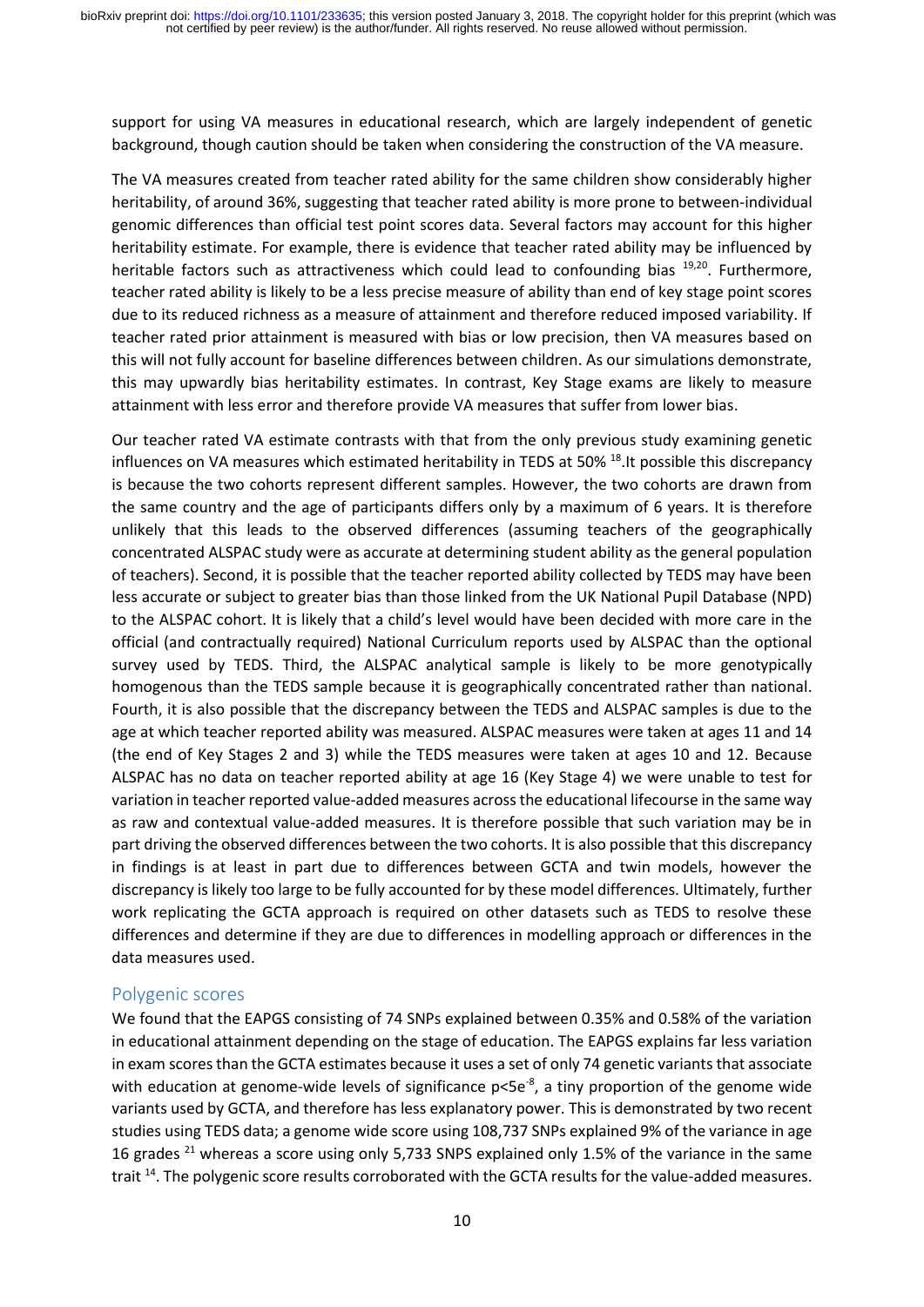The EAPGS explained negligible variance in the raw VA measures ( $\leq 0.01\%$ ), suggesting that the 74 variants in the score did not associate with progress measured using only attainment. However, the EAPGS explained a greater amount of variance in the CVA measures (0.07% to 0.21%) and the teacher rated VA measure (0.25%), highlighting that these measures of progress are prone to betweenindividual genomic differences in educational attainment. These results further demonstrate that value-added measures which adjust for background variables or those built from teacher rated measures of ability may be confounded by genetics, and therefore unsuitable for fairly assessing teachers or schools.

### Limitations

These findings provide only estimates of the variance in educational attainment and value-added measures across the lifecourse, and do not imply that common genetic variants determine the educational attainment of an individual. The major limitation with this work relates to the potential of GCTA to overestimate heritability, which can occur where model assumptions, particularly that of even linkage disequilibrium between SNPs, are violated  $^{22}$ . Furthermore heritability estimates from GCTA are sensitive to the sampling of participants, the accuracy of phenotypic measurement, and the structure of the genetic relatedness matrix underlying the data  $^{23}$ . These limitations however have been strongly refuted by the authors of GCTA <sup>24,25</sup>. Nevertheless, our estimates are comparable to those previously conducted using twin designs despite SNP heritability typically being lower than that derived from twin studies. It is therefore possible that our high heritability estimates may suffer from over inflation. One further issue that may lead to overestimation of heritability estimates is that of dynastic effects, where the parental phenotype/genotype directly affects the offspring's outcomes. It has recently been demonstrated that this can upwardly bias GCTA heritability estimates of educational attainment due to the methods inability to distinguish between direct and indirect genetic effects <sup>26</sup>. There may also be unobserved differences between individuals (residual population structure) biasing our results; we attempted to account for this by using the first twenty principle components of population structure however, we cannot be certain that these will correct for all differences. This limitation could be overcome with genotypic data on mother-father-offspring trios and future studies should exploit the growing availability of data to investigate this hypothesis. Given that data on teacher reported ability was only available for ages 11 and 14 we were unable to examine if the bias in value-added measures based upon teacher reported ability was consistent between the ages of 11 to 16 and 14 to 16. Future studies with teacher reported ability at multiple timepoints should examine any such variation by age. As with all measures based upon educational attainment, random measurement error at the individual level will exist within the data (such as a child suffering illness at the time of examination). However, these random changes will likely provide only a minimal amount of bias at the aggregate level given our sample size. Conversely, teacher rated measures could be susceptible to longer term factors that may impact a child's educational performance such as parental illness. Finally, it is inevitable that our measure of value-added will still contain measurement error. Random measurement error will not be related to genetic (or other) underlying factors and could therefore bias heritability estimates towards the null. However, it is unlikely that our raw VA measure will suffer from heavy bias because the NPD Key Stage examinations represent the most accurate objective assessment of a child's educational ability.

## Concluding remarks

In conclusion, our results demonstrate that the heritability of educational attainment – measured using national standardised fine graded point scores - is relatively consistent throughout the educational lifecourse, ranging from 47% to 61%. Our results also suggest that raw value-added measures successfully control for genomic differences between children and outperform contextual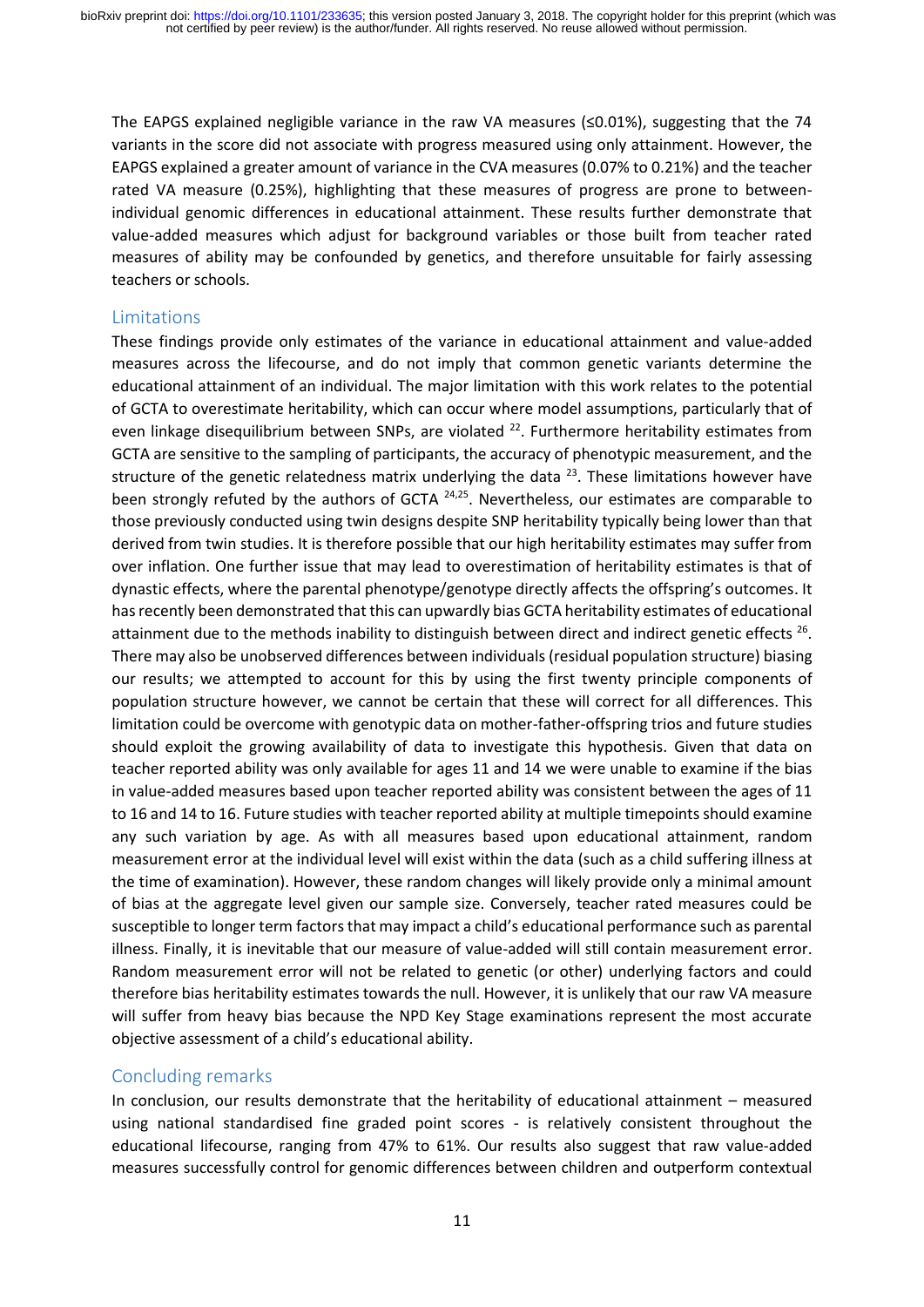value-added measures, and that both measures built from fine grade point scores outperform VA measures based upon teacher reported ability. Value-added measures that underpin school league tables and inform school and teacher accountability may therefore be confounded by genetics and provide unfair assessments of teachers or schools.

# Methods and materials

# Study sample

Participants were children from the Avon Longitudinal Study of Parents and Children (ALSPAC). Pregnant women were eligible to enrol if they had an expected date of delivery between April 1991 and December 1992 and were resident in the (former) Avon Health Authority area in South West England (for full details of the cohort profile and study design see Boyd et al (2013) and Fraser et al (2013))<sup>6</sup>. The ALSPAC cohort is largely representative of the UK population when compared with 1991 Census data; however there is under representation of some ethnic minorities, single parent families, and those living in rented accommodation. Ethical approval for the study was obtained from the ALSPAC Ethics and Law Committee and the Local Research Ethics Committees. From the core sample of 14,775 children 14,115 have data on at least one measure of educational attainment. From these children genetic data was available for 7,988 after quality control and removal of related individuals. We utilise the largest available samples in each of our analyses to increase precision of estimates, regardless of whether a child contributed data to the other analyses.

# Education variables

## Educational attainment

Our measures of educational attainment are average fine graded point scores at each of the major stages of education in the UK; Key Stage 2 assessed at age 11; Key Stage 3 assessed at age 14; and Key Stage 4 assessed at age 16. Point scores were used to obtain a richer measure of a child's attainment than level bandings, with the distributions of the raw scores presented in the supplementary material section 2. Scores for the ALSPAC cohort were obtained from the UK National Pupil Database through data linkage which represents the most accurate record of individual educational attainment available in the UK. We extracted all scores from the Key Stage 4 database as this includes attainment at earlier Key Stages and provides a larger sample size than the earlier databases.

### Educational attainment polygenic score

From these genome-wide data, an educational attainment polygenic score was generated based upon the 74 SNPs identified in the largest GWAS of education to date <sup>13</sup>. The dose of the effect allele at each locus was weighted by the effect size of the variant in the replication cohort of the meta-analysis, the UK Biobank<sup>7</sup>, and these doses were summed using the allelic scoring function in PLINK (version 1.9)<sup>29</sup>.

## Genetic data

**.** 

ALSPAC children were genotyped using the Illumina HumanHap550 quad chip genotyping platforms by 23andme subcontracting the Wellcome Trust Sanger Institute, Cambridge, UK and the Laboratory Corporation of America, Burlington, NC, US. The resulting raw genome-wide data were subjected to standard quality control methods. Individuals were excluded on the basis of gender mismatches;

 $6$  The study website contains details of all the data that is available through a fully searchable data dictionary (ALSPAC data dictionary available at [http://www.bris.ac.uk/alspac/researchers/data-access/data-dictionary/\)](http://www.bris.ac.uk/alspac/researchers/data-access/data-dictionary/).

<sup>7</sup> See http://www.ukbiobank.ac.uk/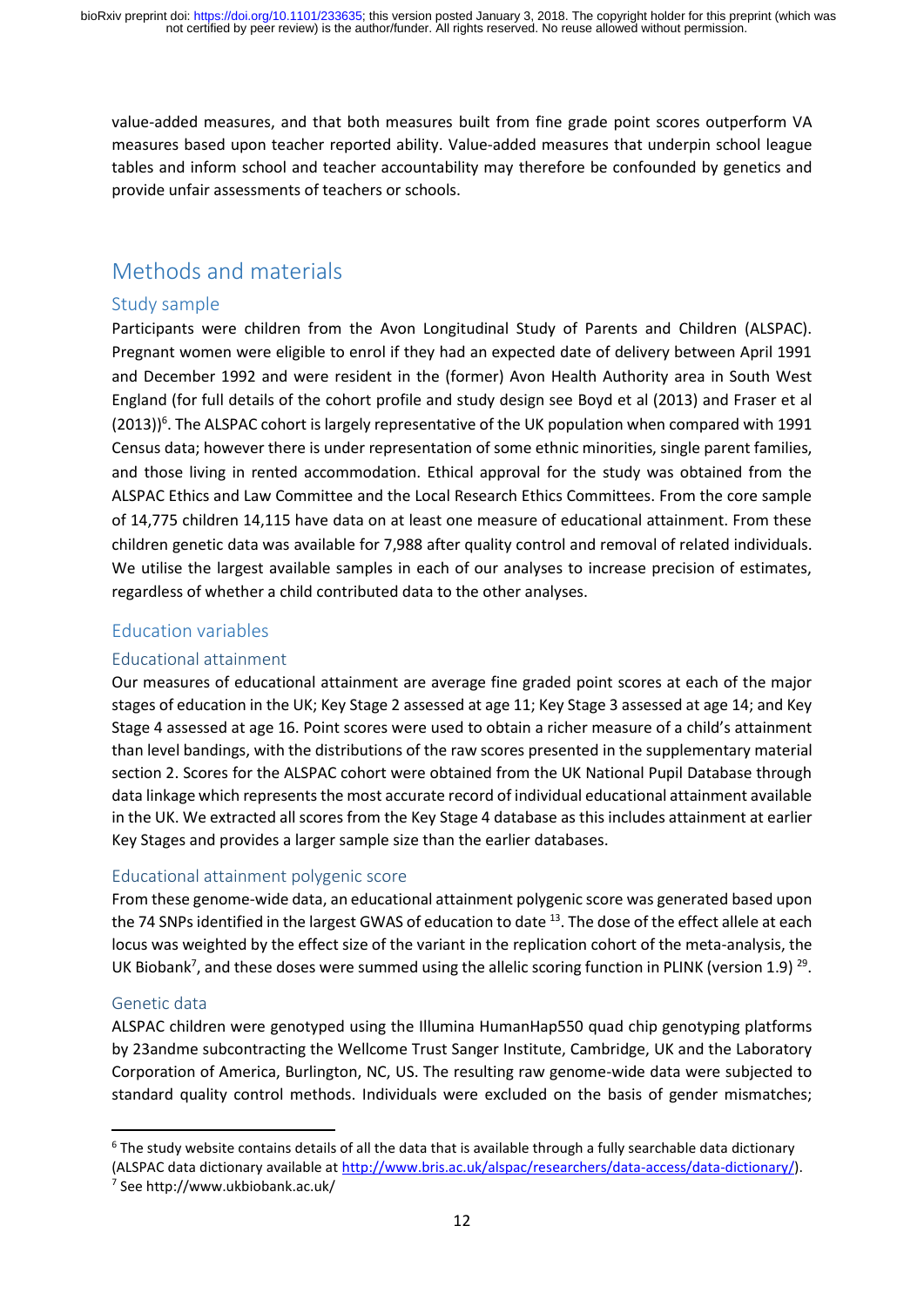minimal or excessive heterozygosity; disproportionate levels of individual missingness (>3%) and insufficient sample replication (IBD < 0.8). Population stratification was assessed by multidimensional scaling analysis and compared with Hapmap II (release 22) European descent (CEU), Han Chinese, Japanese and Yoruba reference populations; all individuals with non-European ancestry were removed. SNPs with a minor allele frequency of < 1%, a call rate of < 95% or evidence for violations of Hardy-Weinberg equilibrium (P < 5E-7) were removed. Cryptic relatedness was measured as proportion of identity by descent (IBD > 0.1). Related subjects that passed all other quality control thresholds were retained during subsequent phasing and imputation. 9,115 subjects and 500,527 SNPs passed these quality control filters.

Children's genotypes were jointly phased and imputed with the genotypes of the ALSPAC mothers (Illumina human660W quad (mothers)), combining 477,482 SNP genotypes which were in common between the samples. SNPs with genotype missingness above 1% were removed due to poor quality (11,396 SNPs removed) and a further 321 subjects due to potential ID mismatches. This resulted in a dataset of 17,842 subjects containing 6,305 duos and 465,740 SNPs (112 were removed during liftover and 234 were out of HWE after combination). Haplotypes were estimated using ShapeIT (v2.r644) which utilises relatedness during phasing. We obtained a phased version of the 1000 genomes reference panel (Phase 1, Version 3) from the Impute2 reference data repository (phased using ShapeIt v2.r644, haplotype release date Dec 2013). Imputation of the target data was performed using Impute V2.2.2 against the 1000 genomes reference panel (Phase 1, Version 3) (all polymorphic SNPs excluding singletons), using all 2186 reference haplotypes (including non-Europeans). This gave 8,237 eligible children with available genotype data after exclusion of related subjects using cryptic relatedness measures.

## Value-added measures

We use two sets of value-added (VA) measures in our analyses. First, we calculated a raw VA score as the difference between standardised point scores at different Key Stages. This VA measure can be considered the child's cohort specific VA score as it is based upon the rank ordering of the child in the cohort at each occasion. Second, contextual value-added (CVA) measures were extracted from the National Pupil Database (NPD) database linked to ALSPAC participants. The CVA measures - using the example of a CVA score between ages 11 and 14 - are calculated as the difference between a child's given exam score (age 14) and the score that would be predicted from that child's previous Key Stage exam score (age 11). The models used to calculate CVA measures are estimated within a multilevel framework whereby students are nested within schools and the intercept is permitted to vary across schools. The CVA models also account for gender; special educational needs; eligibility for free school meals (a proxy for low income); first language; school mobility; ethnicity; month of birth; an indicator of whether a child has been in care; and residential area level deprivation. We present results for both the CVA and VA measures throughout our analyses.

We also use a value-added measure based on teacher-assessed ability of children. Teachers are required to grade their students at multiple time pointsin English, Mathematics and Science on a scale of 1 to 8. These grades reflect the level at which a teacher deems a student to be working, with higher levels reflecting students working at a more advanced stage. Because the levels run throughout a child's educational career they can be compared at different time points to assess progress. The TAVA measure we use was calculated as the difference between the mean level of English, Maths and Science at ages 11 and 14, thus representing progress during these years. Teacher-reported ability is not available in the NPD at age 16, meaning that our teacher assessed value-added (TAVA) measure only covers the one educational period.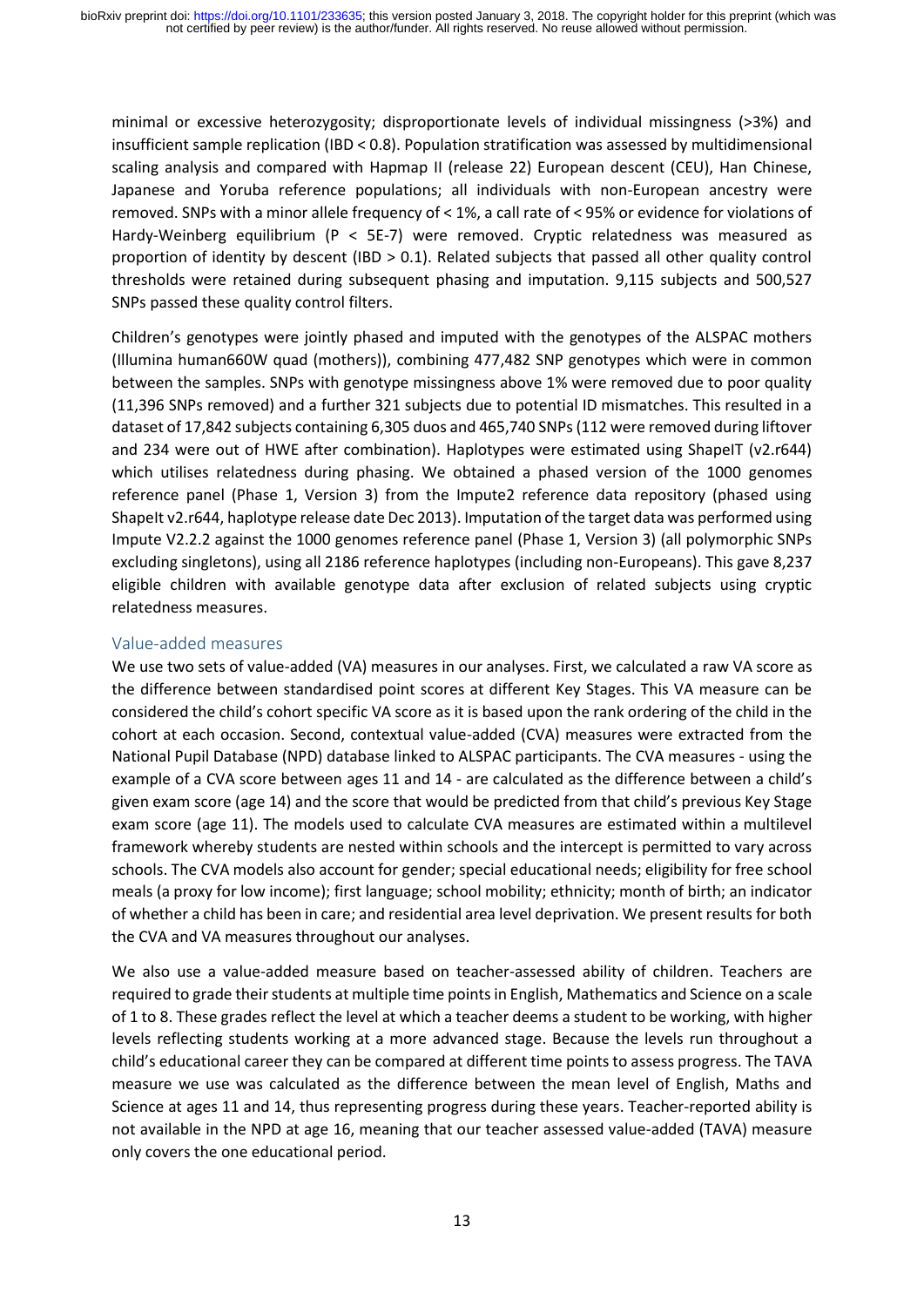## Statistical analysis

To estimate the proportion of variation in educational attainment and VA measures that can be attributed to common genetic variation (the SNP heritability) we use a series of univariate analyses as follows:

$$
y = X\beta + g + \epsilon
$$

where  $y$  is the heritability of a phenotype,  $X$  is a series of covariates,  $g$  is a normally distributed random effect with variance  $\sigma_g^2$ , and  $\epsilon$  is residual error with variance  $\sigma_\epsilon^2$ . Heritability is defined as the proportion of total phenotypic variance (genetic variance plus residual variance) attributed to genetic variation:

$$
h^2 = \frac{\sigma_g^2}{\sigma_g^2 + \sigma_\epsilon^2}
$$

All analyses were conducted using whole-genome restricted maximum likelihood (GREML) in the software package GCTA<sup>8</sup>, with results adjusted for the first 20 principal components to control for population stratification<sup>9</sup>. The GCTA software uses measured SNP level variation to estimate the genetic similarity between every two unrelated individuals and compares this to the phenotypic similarity between them. If genetically similar pairs are more phenotypically similar than genetically dissimilar pairs then heritability estimates of the phenotypic trait in question will be higher. This analysis is restricted to unrelated participants (less related than 2<sup>nd</sup> cousins), as indicated by the ALSPAC Genetic Relatedness Matrices. All continuous variables were inverse-normally-ranktransformed to have a normal distribution.

1

<sup>&</sup>lt;sup>8</sup> See<http://cnsgenomics.com/software/gcta/>

<sup>9</sup> Population stratification refers to the way in which different subpopulations may have systematic differences in allele frequencies due to ancestral differences. Principal components of inferred population structure are included as covariates in analyses to account for these population specific variations in allele distributions.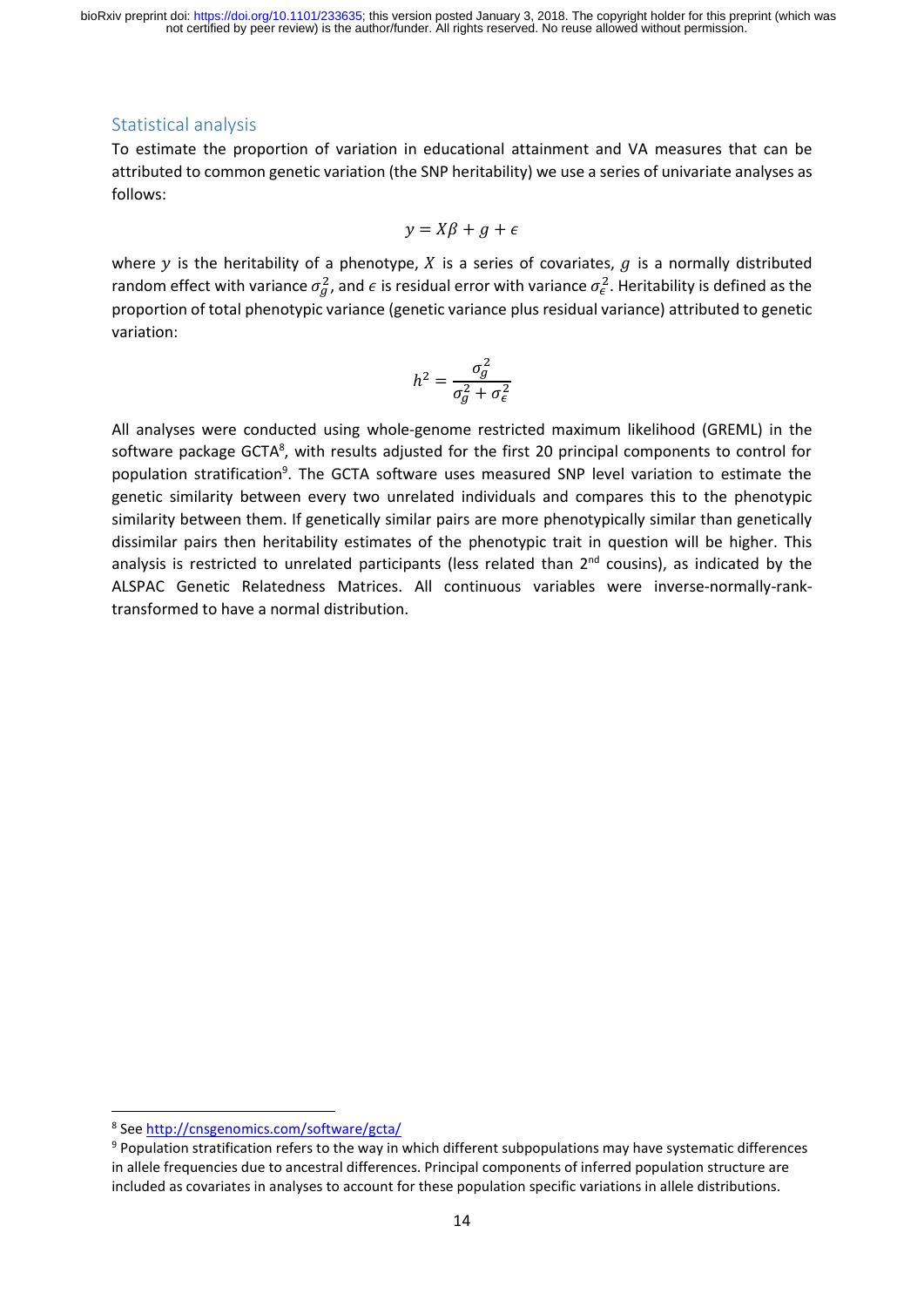# References

- 1. McCaffrey, D. F., Lockwood, J. R., Koretz, D., Louis, T. a. & Hamilton, L. Models for Value-Added Modeling of Teacher Effects. *J. Educ. Behav. Stat.* **29,** 67–101 (2004).
- 2. Leckie, G. & Goldstein, H. The limitations of using school league tables to inform school choice. *J. R. Stat. Soc. Ser. A Stat. Soc.* **172,** 835–851 (2009).
- 3. Todd, P. & Wolpin, K. On the Specification and Estimation of the Production Function for Cognitive Achievement. *Econ. J.* **113,** F3–F33 (2003).
- 4. Chetty, R., Friedman, J. N. & Rockoff, J. E. Measuring the Impacts of Teachers II: Teacher Value-Added and Student Outcomes in Adulthood. *Am. Econ. Rev.* **104,** 2633–2679 (2014).
- 5. Ray, A., Mccormack, T. & Evans, H. Value Added in English Schools. *Educ. Financ. Policy* **4,** 415–438 (2009).
- 6. Chetty, R., Friedman, J. N. & Rockoff, J. E. Measuring the impacts of teachers I: Evaluating bias in teacher value-added estimates. *Am. Econ. Rev.* **104,** 2593–2632 (2014).
- 7. Taylor, J. & Nguyen, A. N. An Analysis of the Value Added by Secondary Schools in England: Is the Value Added Indicator of Any Value?\*. *Oxf. Bull. Econ. Stat.* **68,** 203–224 (2006).
- 8. Gorard, S., Hordosy, R. & Siddiqui, N. How unstable are 'school effects' assessed by a valueadded technique? *Int. Educ. Stud.* **6,** 1–9 (2013).
- 9. Davies, N. M., Hemani, G., Timpson, N. J., Windmeijer, F. & Davey Smith, G. The role of common genetic variation in educational attainment and income: evidence from the National Child Development Study. *Sci. Rep.* **5,** 16509 (2015).
- 10. Deary, I. J., Strand, S., Smith, P. & Fernandes, C. Intelligence and educational achievement. *Intelligence* **35,** 13–21 (2007).
- 11. Branigan, A. R., Mccallum, K. J. & Freese, J. Variation in the heritability of educational attainment: An international meta-analysis. *Soc. Forces* **92,** 109–140 (2013).
- 12. Krapohl, E. *et al.* The high heritability of educational achievement reflects many genetically influenced traits, not just intelligence. *Proc. Natl. Acad. Sci.* **111,** 15273–15278 (2014).
- 13. Okbay, A. *et al.* Genome-wide association study identifies 74 loci associated with educational attainment. *Nature* **533,** 539–542 (2016).
- 14. Krapohl, E. & Plomin, R. Genetic link between family socioeconomic status and children/'s educational achievement estimated from genome-wide SNPs. *Mol Psychiatry* **21,** 437–443 (2016).
- 15. Hansen, K. The relationship between teacher perceptions of pupil attractiveness and academic ability. *Br. Educ. Res. J.* **42,** 376–398 (2016).
- 16. Burgess, S. & Greaves, E. Test Scores, Subjective Assessment, and Stereotyping of Ethnic Minorities. *J. Labor Econ.* **31,** 535–576 (2013).
- 17. Gershenson, S., Holt, S. B. & Papageorge, N. W. Who believes in me? The effect of student– teacher demographic match on teacher expectations. *Econ. Educ. Rev.* **52,** 209–224 (2016).
- 18. Haworth, C. M. A., Asbury, K., Dale, P. S. & Plomin, R. Added value measures in education show genetic as well as environmental influence. *PLoS One* **6,** (2011).
- 19. Talamas, S. N., Mavor, K. I. & Perrett, D. I. Blinded by Beauty: Attractiveness Bias and